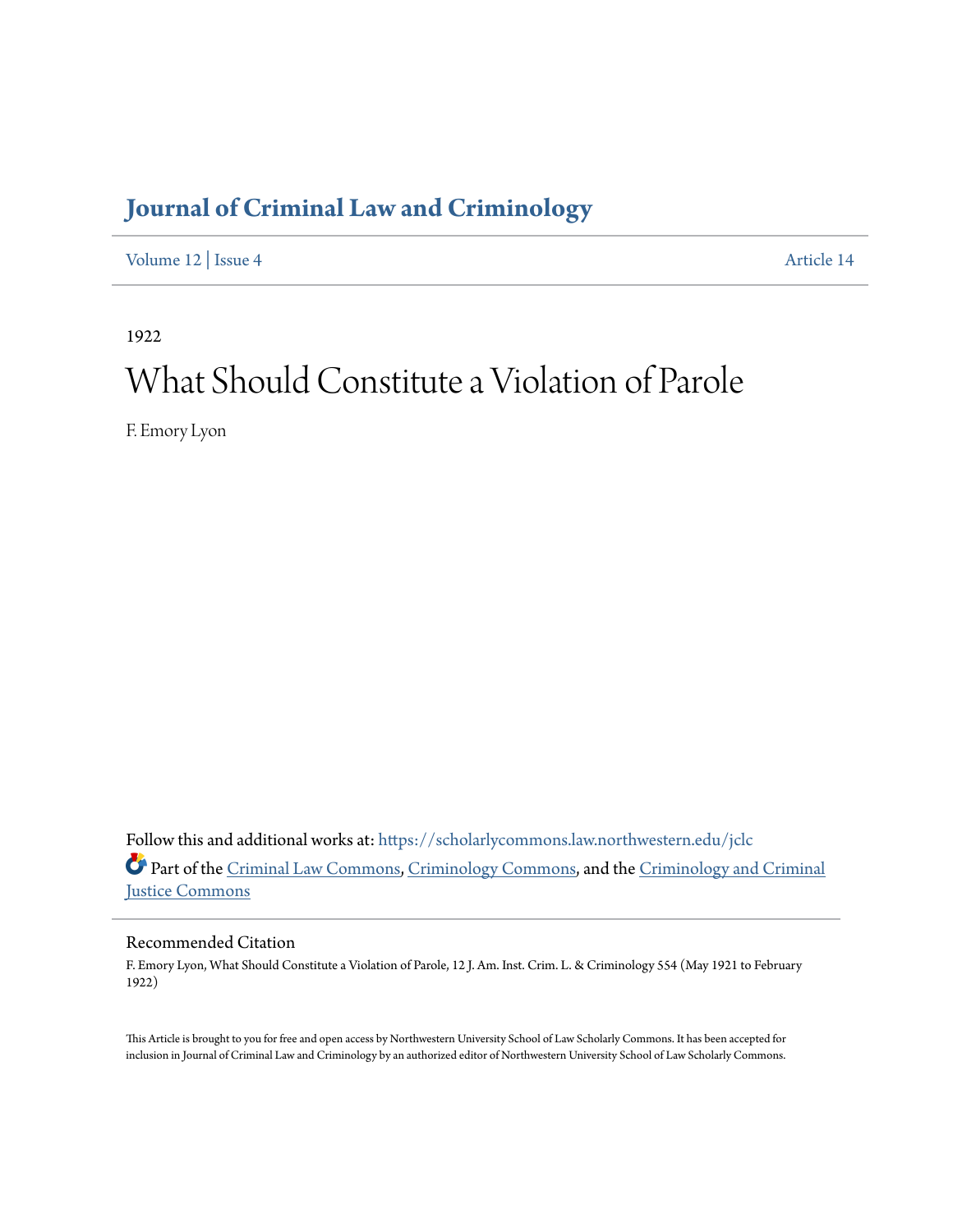## WHAT SHOULD CONSTITUTE A VIOLATION PAROLE?

#### F. EMORY LYON<sup>1</sup>

The question, "What constitutes a violation of parole?" is fundamental to the proper administration of the parole law, and admits of but one answer. Before attempting to give that answer, however, it may be well to ask, What as a matter of fact and of practice does constitute a violation of parole?

The answers to this question are as numerous as the states that have a parole law, or as there are separate paroling authorities, since some states have a separate Parole Board for each institution. One might say, indeed, that there are as many answers as there are'parole officers, as in some jurisdictions the parole officers virtually have the power to determine whether certain conduct short of crime constitutes a parole violation.

The various parole laws, as a matter of course, state that the commission of another crime or misdemeanor shall constitute ,a violation of parole. In many states, as formerly in Illinois, crossing the state line in which the parole is granted is described in the statute as a **'vio**lation of parole. In most states, even where the prisoner may be paroled outside the state, nevertheless, if he leaves the county or vicinity of his parole, without the consent of the paroling authorities, and without the knowledge of his employer or First Friend, is declared'a violator. Beyond the statutory provisions of the law, however, certain rules are adopted by most Parole Boards specifying certain misconduct as forbidden, even though not in itself a crime or misdemeanor. Since these boards are authorized to establish rules governing their procedure, they have the effect of law. I refer to such provisions as the following, now in force in Illinois, and a fair example of similar rules in other states.

#### RULES GOVERNING PRISONERS **ON** PAROLE

First.-The prisoner shall proceed at once to his place of employment, and report to his employer, whose name is given below.

Second.-Upon reporting to his employer, he shall immediately make out a written report and send it by mail to the Warden announcing his arrival at destination, and this written report must be endorsed by his employer.

<sup>&#</sup>x27;Superintendent Central Howard Association, Chicago.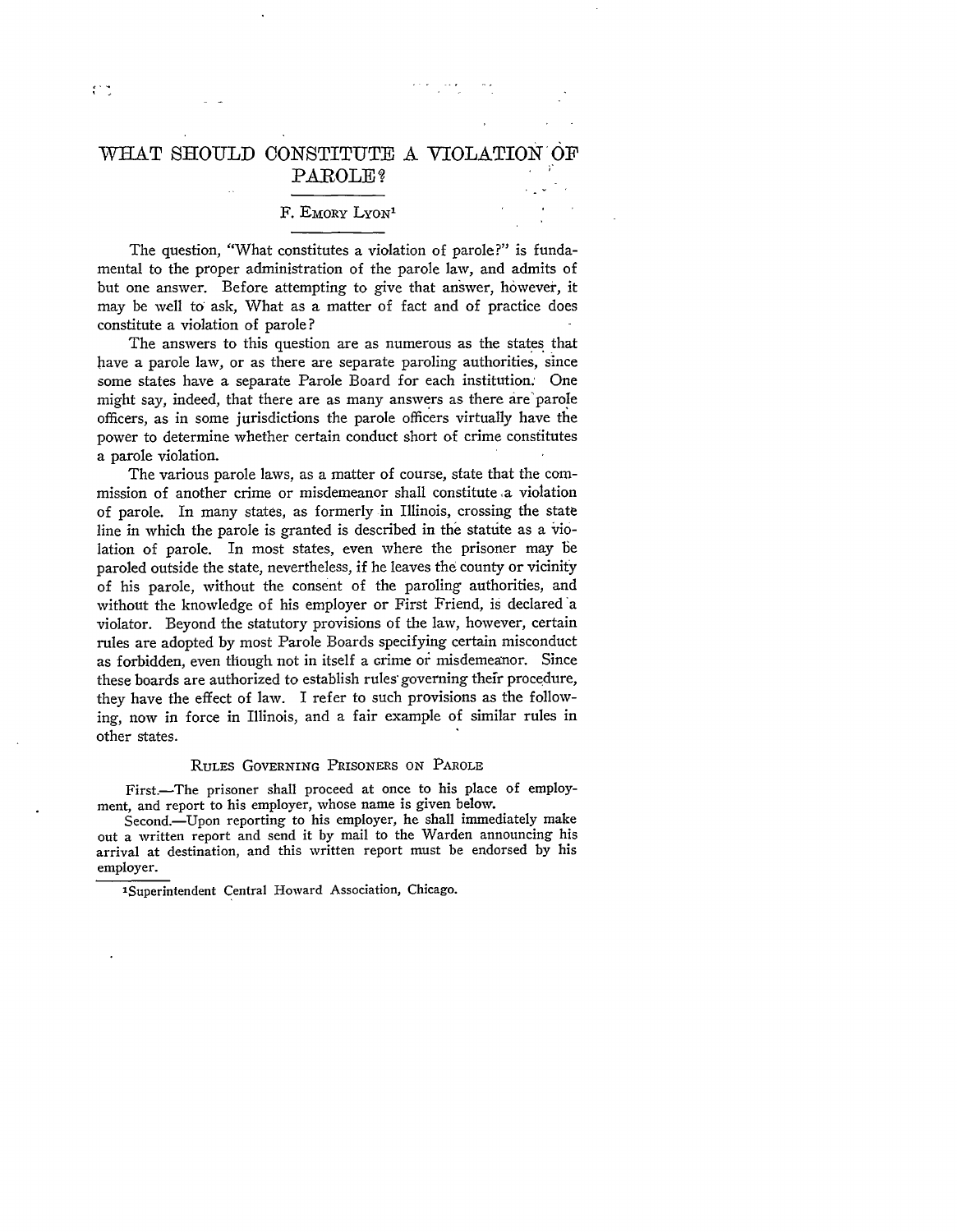Third.-He must make a written report to the Warden on the first day of each month for the month previous. This report must state how much money he had at the beginning of the month; how much he has earned during the month; how much he has expended and for what, and how much he has on hand at the end of the month. If the prisoner has been idle during the month he must state the reason. He must also give any other information that will throw light upon his conduct and success during the month. These monthly reports must be endorsed by his employer.

Fourth.-He must not change his employment, or leave employment, unless by order of or upon permission from the Parole Agent first obtained in writing.

Fifth-He must abstain from the use of intoxicating liquor IN ANY FORM. He must avoid evil associations and improper places of amusement.

Sixth.-He must respect and obey the laws cheerfully and conduct himself in all respects as a good citizen.

Seventh.-In the event of sickness or the loss of his position through any misfortune whatever, he must immediately report the fact in writing to the Warden, or have this report made for him.

Eighth.-A violation of any of the above rules forfeits the Parole Contract on the part of the party paroled and renders him liable to be returned at once to the penitentiary to serve out the maximum sentence.

And nothing contained in any of these rules shall be construed as in any manner modifying the provisions of the statute relating to the legal custody of the prisoner, or the retaking and the reimprisoning him by the Warden of the proper Penitentiary and it shall be the duty of such Warden to enforce these rules in harmony with the provisions of the statute.

It will be seen that these rules, doubtless essential and wholesome, are independent of the provisions of the parole statute, while in harmony with its purpose. They are, as a matter of fact, extra-judicial in the sense that their validity has not, I think, generally been passed upon by a higher court as a part of the parole law. It will also be apparent that such rules of social behavior are capable of varying interpretation and easily capable of abuse. For this reason they should be most wisely administered and not be subject to divided authority.. On this point I shall have more to say later.

In some instances these rules lay down specifications that are impractical, such as forbidding the use of cigarettes by young men from the reformatory, or requiring church attendance, or naming an hour at which the parolee must be in at night. Such rules are harmful rather than helpful, since their constant and well known breach affords excuse for the overstepping of other and more important regulations.

In speaking of widely different policies in connection with violation of parole, I would like to call attention to the practice in some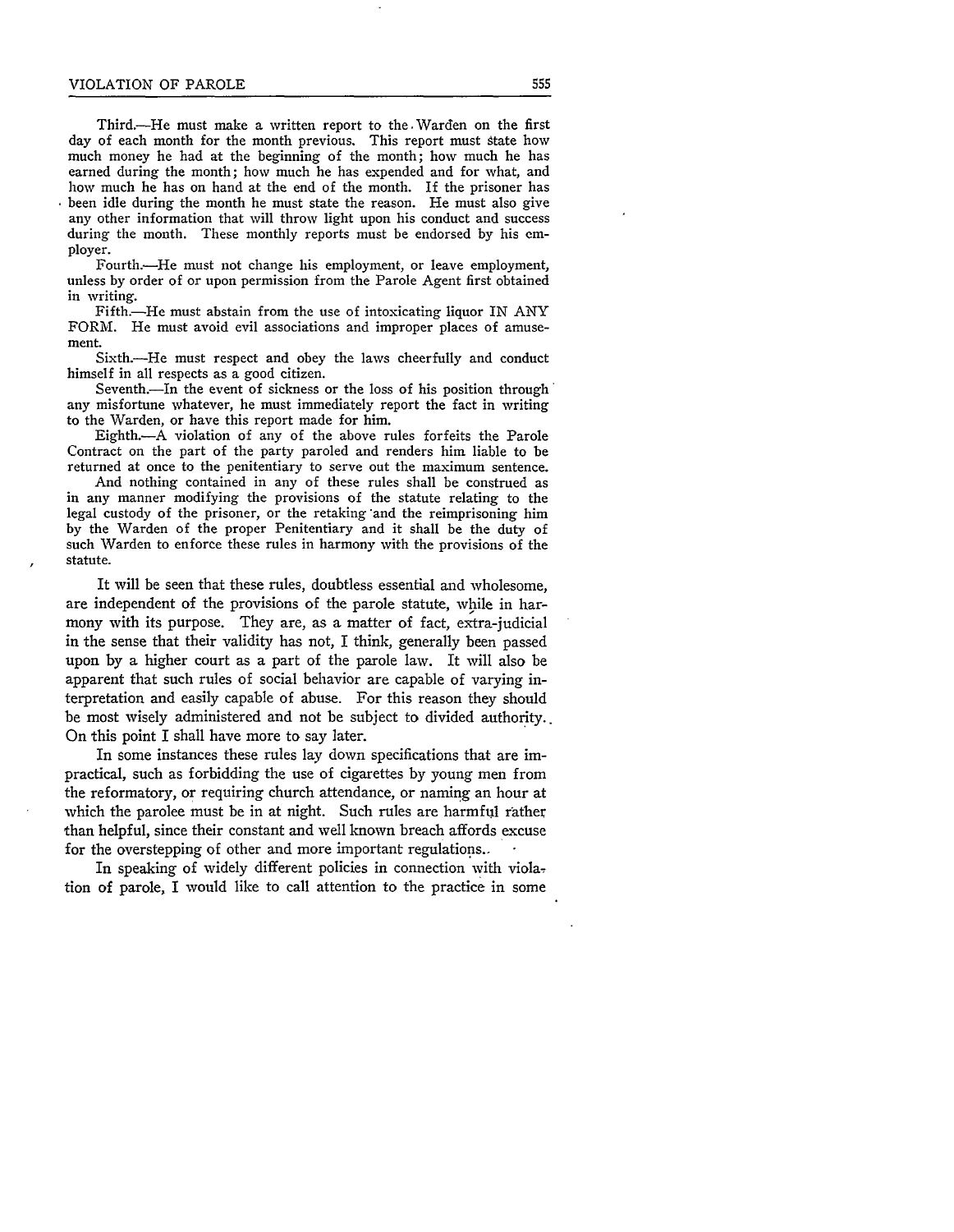states, which it seems to me is out of harmony with the real purpose of the indeterminate sentence law. I refer to the policy of making a violation of parole the basis and occasion for securing a new and additional conviction and sentence for the prisoner.

My attention was recently called to one state in which the matter ' of violation is not determined either by the parole officer or the Parole Board, but the question is brought into court and if a man is pronounced guilty, a new sentence is added to the old unexpired term. If acquitted, he is allowed to go on with his parole, no matter how unsatisfactory his conduct in minor matters may have been.

Now, it is the object of the indeterminate sentence to deal with the offender, rather than with the offense merely. To this end it aims to get away from the snap judgment of judge or jury as to what penalty will fit the crime, and to determine what treatment will fit the criminal or benefit the offender and safeguard society.

If you have a real indeterminate sentence, of from one year or less to life, properly constituted paroling authorities can determine the facts deliberately and realize the objects wisely in most instances. In other words, it should be evident from what I have said thus far that the question of whether a man has violated his parole or not should not be left to the chance mood of a judge on a given day, or to the prejudice or favoritism in a given instance of the parole officer; much less to the whim of a warden.

The question can best be determined by a fully authorized, properly constituted, centralized, standardized Board of Parole. The one big purpose of a parole law is to secure the rehabilitation of men to good citizenship under supervision. The one big question to determine therefore is as to whether they are maintaining good citizenship.

But although this is the one question to answer in deciding what should constitute the violation of parole, the task is not so simple as it .may appear. For instance, there may be room for interpretation as to what constitutes good citizenship. It may be doubtful as to whether the state can demand the same moral standard as would the church, for example, or whether it can fairly apply the same rigid criteria of conduct to one lacking in ethical perception by reason of poor birth and training.

Then there is the matter of enployment, a vital part of any successful parole. But it is not so easy to decide in time of scarce work whether a man has tried the best he could to get a job, or whether he is simply lazy and shiftless and therefore not a "good citizen.".